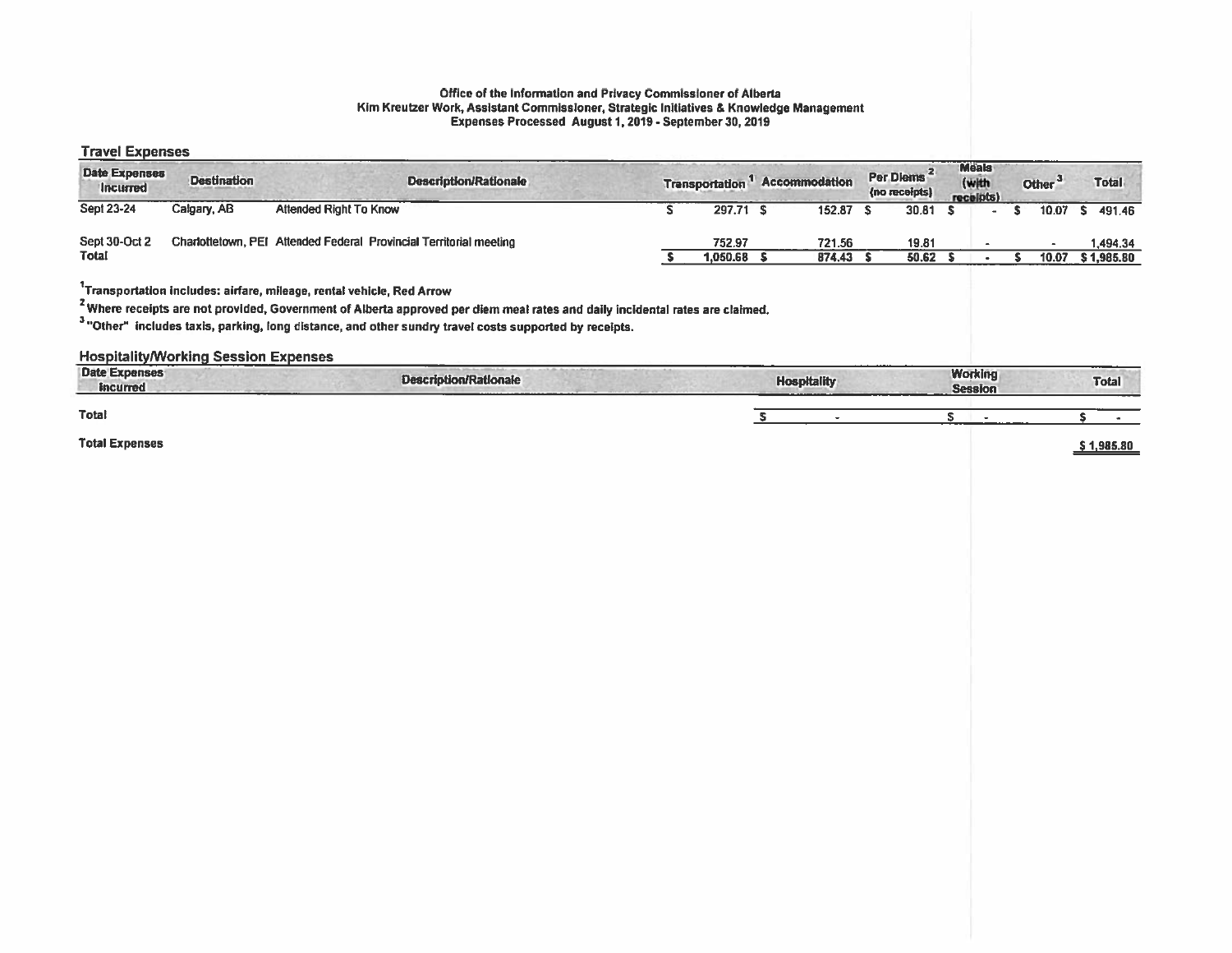

123 Grafton Street Charlottetown, PE CiA 7M4 Tel: 902.367.7777 Toll Free: 1.877.455.4726 Fax: 902.370.6562

Departure Date

Reservation Number 105123

| Send to | Kim Kreutzer-Work |
|---------|-------------------|
|---------|-------------------|

 $\ldots$  PE  $\ldots$ 

### Phone

Guest Name Kim Kreutzer-Work Arrival Date

|                |                                                  | 09/28/2019       | 10/03/2019         |
|----------------|--------------------------------------------------|------------------|--------------------|
| Group          | Office of the Information & Privacy Commissioner | Room Information | 0506 - Holman King |
| <b>Bill To</b> | Kreutzer-Work, Kim                               |                  |                    |

.., PE

Phone

| Folio Number 110701    |                                |           |           |                     |               |
|------------------------|--------------------------------|-----------|-----------|---------------------|---------------|
| <b>Trans Date</b>      | <b>Description</b>             |           |           | <b>Voucher</b>      | <b>Amount</b> |
| <b>Charges</b>         |                                |           |           |                     |               |
| 09/29/2019             | Meeting of the Federal, Provin |           |           | 1-0506              | 159.00        |
| 09/29/2019             | <b>HST</b>                     |           |           | 1 -0506             | 24.57         |
| 09/29/2019             | <b>Tourism Levy</b>            |           |           | 1-0506              | 4.77          |
| 09/30/2019             | Meeting of the Federal, Provin |           |           | $1 - 0506$          | 159.00        |
| 09/30/2019             | <b>HST</b>                     |           |           | 1 -0506             | $24.57 -$     |
| 09/30/2019             | <b>Tourism Levy</b>            |           |           | 1 -0506             | 4.77          |
| 10/01/2019             | Meeting of the Federal, Provin |           |           | $1 - 0506$          | 159.00        |
| 10/01/2019             | <b>HST</b>                     |           |           | $1 - 0506$          | $24.57 -$     |
| 10/01/2019             | <b>Tourism Levy</b>            |           |           | 1 -0506             | 4.77          |
| 10/02/2019             | Meeting of the Federal, Provin |           |           | 1 -0506             | 159.00        |
| 10/02/2019             | <b>HST</b>                     |           |           | $1 - 0506$          | $24.57 -$     |
| 10/02/2019             | <b>Tourism Levy</b>            |           |           | 1 -0506             | 4.77          |
|                        | <b>Total Charges</b>           |           |           |                     | 753.36        |
| Payments<br>10/03/2019 | <b>Mastercard</b>              | ######### | 028910506 | 0000083363          | $-753.36$     |
|                        | <b>Total Payments</b>          |           |           |                     | $-753.36$     |
|                        |                                |           |           | <b>Balance Due:</b> | 0.00          |

lIST #101534253 RT0001

des tel  $85'$ er 721 <sub>'</sub> 56

Thave received the goods and / or services in the amount shown hereon. Tagree that my liability for this bill is not waived and agree to be held personally liable in the event that the indicated person, company, or associa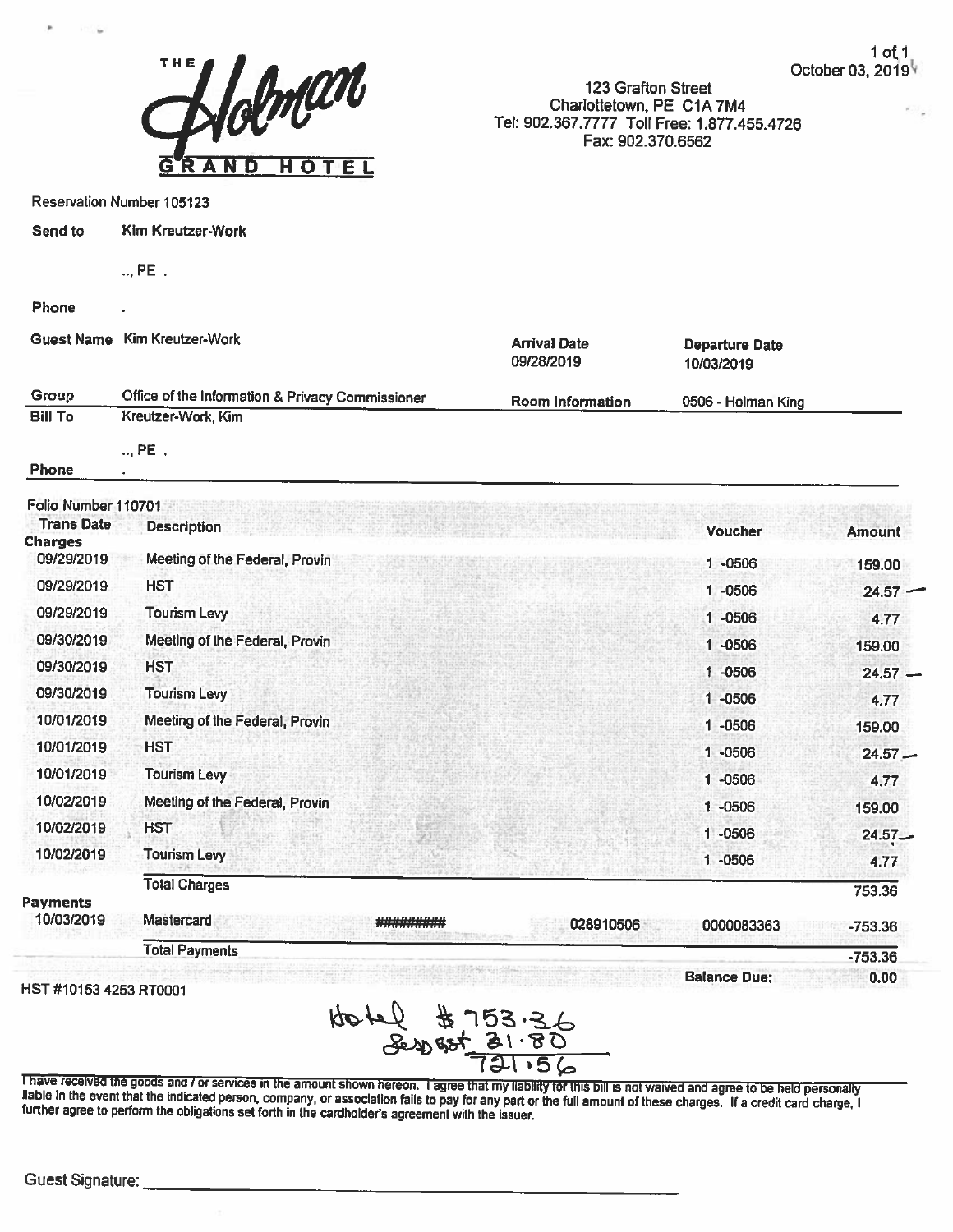# PAYMENT RECEIPT / RECU DE PAIEMENT

| Name/Nom<br><b>KREUTZER WORK/KIM</b> |               |                           | <b>PNR</b><br><b>UUPSWF</b> | Date<br>050CT19       | Time/Heure<br>10:04PM                              |        |  |
|--------------------------------------|---------------|---------------------------|-----------------------------|-----------------------|----------------------------------------------------|--------|--|
| <b>Description</b>                   |               | <b>Fee/Frais</b><br>(CAD) | GST/TPS                     | <b>Total</b><br>(CAD) | Total (CAD)<br><b>KREUTZER WORK/KIM</b><br>\$30.00 | \$1.50 |  |
| <b>FIRST BAG</b>                     | 8382604637741 | \$30.00                   | 1.50                        | 31.50                 |                                                    |        |  |
|                                      |               | \$30.00                   | 1.50                        | 31.50                 |                                                    |        |  |

CARDHOLDER NAME/NOM DU DETENTEUR DE LA CARTE **KIM KREUTZER WORK** MC XXXXXXXXXXX **AUTH 005555** 

GST/TPS No. 866112535 QST/TVQ No. 1202807956 TQ0001

Bagsage free

Other<br>procrated<br>for fept 30 -<br>Octo2.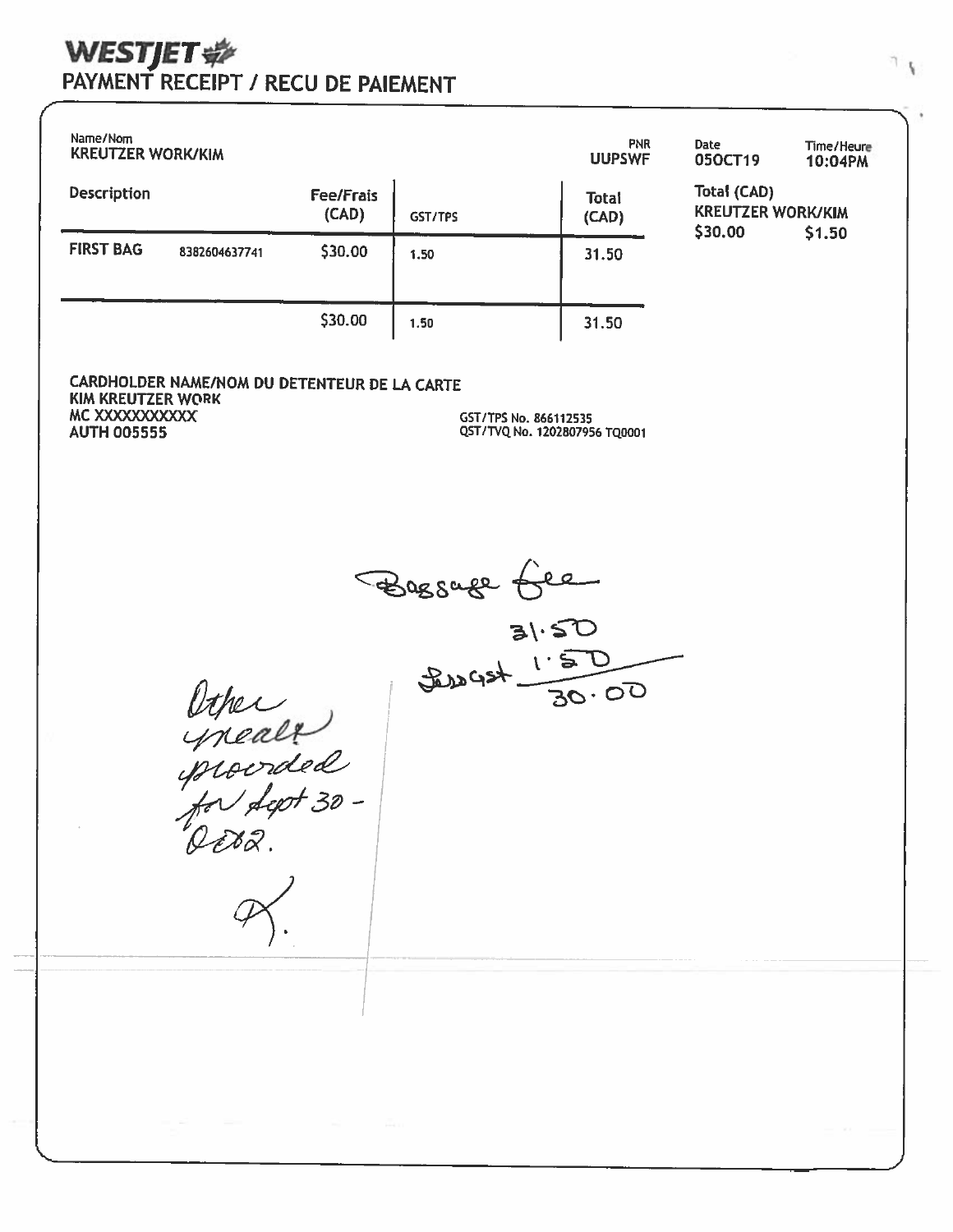# WESTJET SE NECU DE PAIEMENT

| Name/Nom<br><b>KREUTZER WORK/KIM</b> |               |                           | <b>PNR</b><br><b>UUPSWF</b> | Date<br><b>27SEP19</b> | Time/Heure<br>8:00PM |                                                              |  |  |
|--------------------------------------|---------------|---------------------------|-----------------------------|------------------------|----------------------|--------------------------------------------------------------|--|--|
| <b>Description</b>                   |               | <b>Fee/Frais</b><br>(CAD) | GST/TPS                     | <b>Total</b><br>(CAD)  |                      | Total (CAD)<br><b>KREUTZER WORK/KIM</b><br>\$30.00<br>\$1.50 |  |  |
| <b>FIRST BAG</b>                     | 8382604561864 | \$30.00                   | 1.50                        | 31.50                  |                      |                                                              |  |  |
|                                      |               | \$30.00                   | 1.50                        | 31.50                  |                      |                                                              |  |  |

CARDHOLDER NAME/NOM DU DETENTEUR DE LA CARTE **KIM KREUTZER WORK** MC XXXXXXXXXXX **AUTH 027847** 

GST/TPS No. 866112535 QST/TVQ No. 1202807956 TQ0001

305088 for # 31.50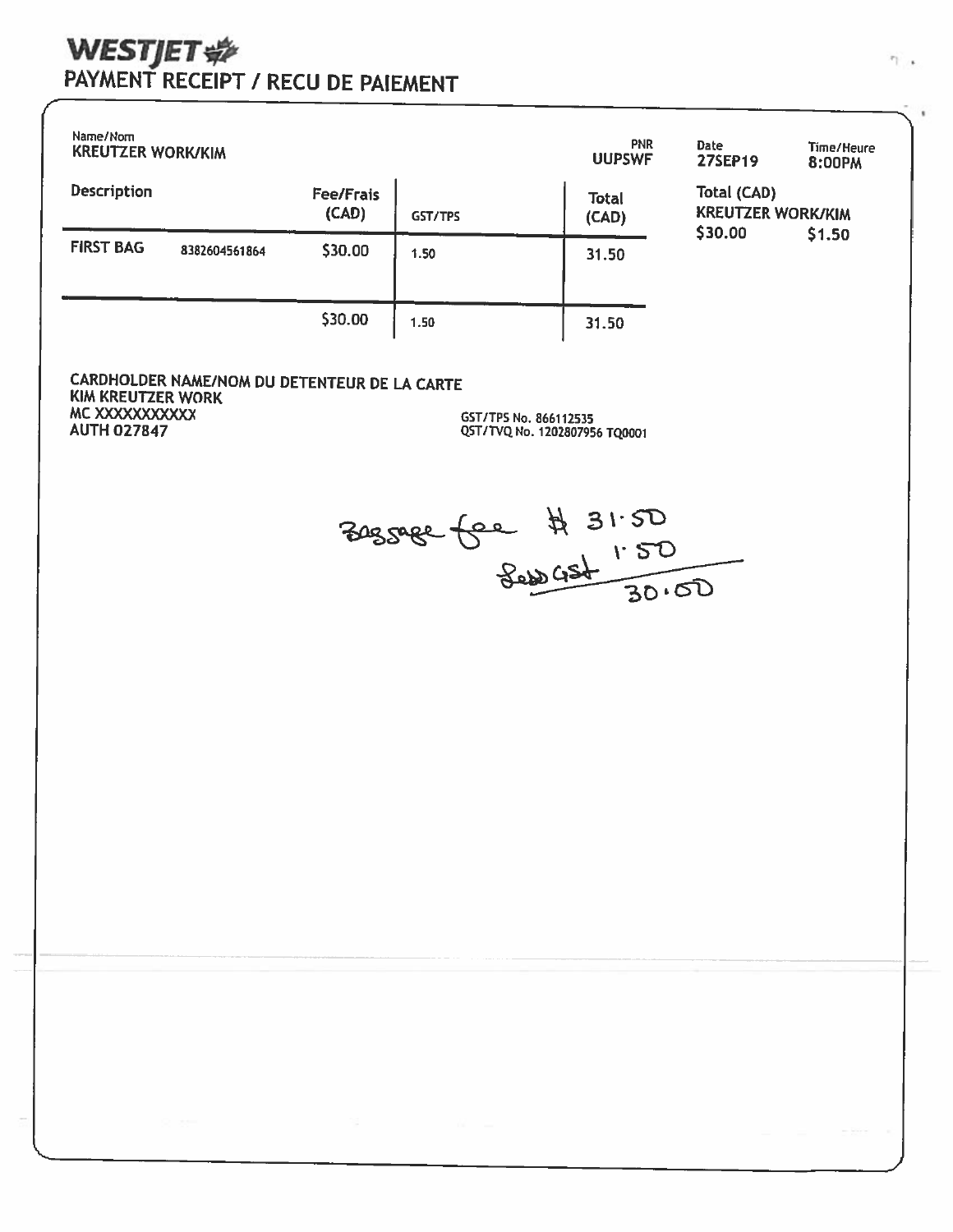2. 50.00 CAD up to <sup>50</sup> pounds/23 kilograms and up to <sup>62</sup> linear inches/158 linear centimeters ADDITIONAL ALLOWANCES AND/DR DISCOUNTS MAY APPLY DEPENDING ON FLYER-SPECIFIC FACTORS lEG. FREQUENT FLYER STATUS/MILITARY! CREDIT CARDFORM OF PAYMENT/EARLY PURCHASE OVER **INTERNET, ETC** Carry On Allowances YEG to YYZ, YYZ to YYG, YHZ to YEG - 1 Piece (WS - WESTJET) Carry On Charges YEG to YYZ, YYZ to YYG, YHZ to YEG - (WS - WESTJET) - Carry-on fees unknown - contact carrier

# Payment/Fare Details

| <b>Form of Payment</b>             | CREDIT CARD - MASTERCARD : XXXXXXXXXXXX                    |
|------------------------------------|------------------------------------------------------------|
| <b>Fare Calculation Line</b>       | YEA WS X/YTO WS YYG302.00/-YHZ WS<br>YEA264.00CAD566.00END |
| Fare                               | CAD 566.00                                                 |
| Taxes/Fees/Carrier-Imposed Charges | CAD 46.00 YQI (OTHER AIR TRANSPORTATION<br><b>CHARGES)</b> |
|                                    | CAD 31.31 XG8 (GOODS AND SERVICES TAX<br>(GST)             |
|                                    | CAD 14.25 CA4 (AIR TRAVELLERS SECURITY<br><b>CHARGE)</b>   |
|                                    | CAD 62.00 SQ (AIRPORT IMPROVEMENT FEE<br>(AIF)             |
|                                    | CAD 4.72 RC2 (HARMONIZED SALES TAX (HST))                  |
|                                    | CAD 1.50 YG9 (GOODS AND SERVICES TAX<br>(GST)              |
| <b>Total Fare</b>                  | CAD 725.78                                                 |

Positive identification required for airport check in Notice:

the Baston

QST # 1202807956TQ0001 GST #866112535

Baggage fees are charged in CAD or USD by direction depending on point of departure. Guests departing the United States, Latin America and the Caribbean will pay baggage fees in USD. Please see https://www.westiet.com/en-ca/travelinfollareslservice-fees far more information.

 $-1$ 

Passengers embarking upon a journey involving an ultimate destination or a stop in a country other than the country of departure are advised that the provisions of an international treaty (the warsaw Convention, the <sup>1999</sup> Montreal Convention,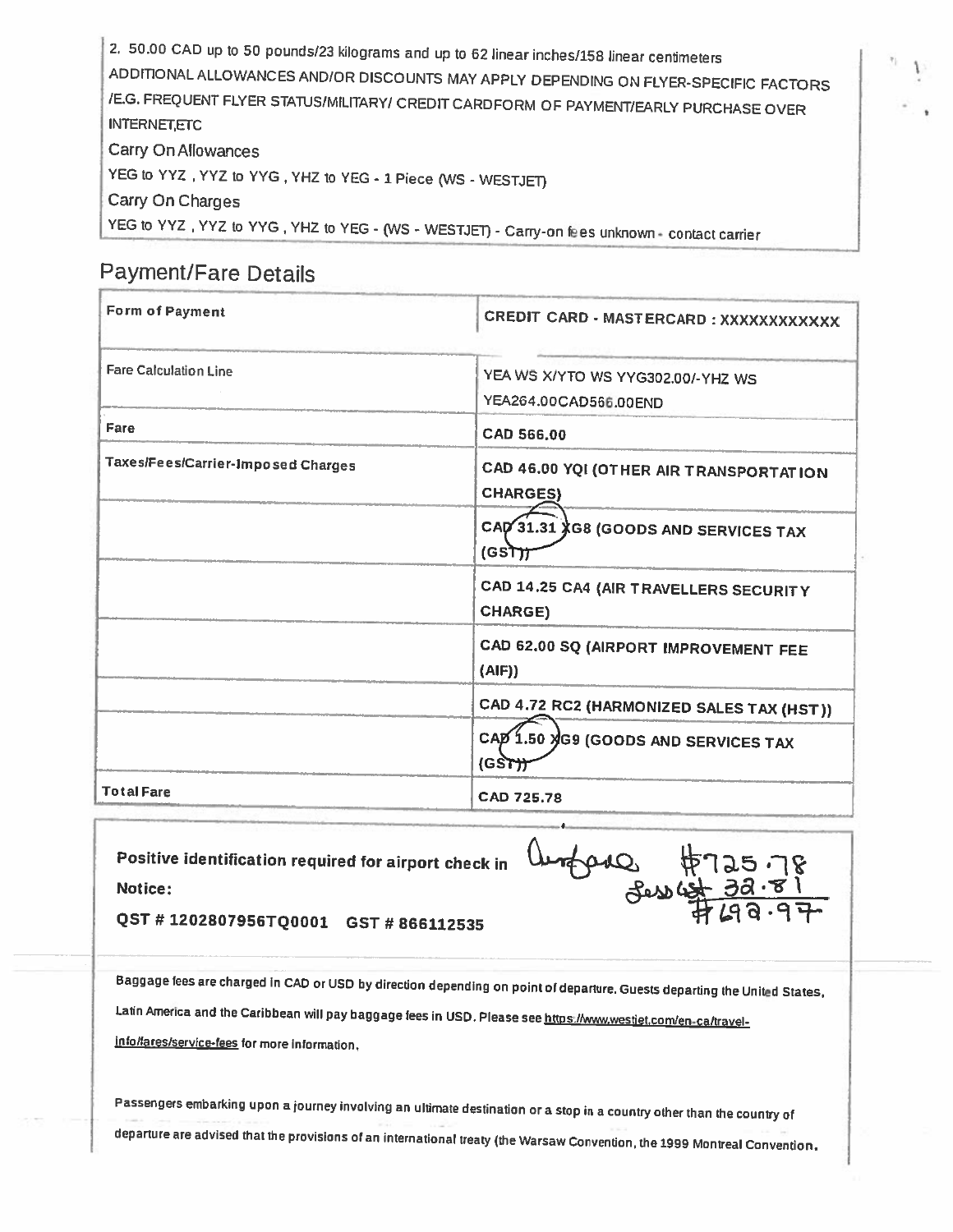

## eTicket Receipt

## Prepared For

KREUTZER WORK/KIM MS

| <b>RESERVATION CODE</b>      | <b>UUPSWF</b>  |
|------------------------------|----------------|
| <b>ISSUE DATE</b>            | 07Aug19        |
| <b>TICKET NUMBER</b>         | 8382150334228  |
| <b>ISSUING AIRLINE</b>       | <b>WESTJET</b> |
| <b>ISSUING AGENT</b>         | WestJet/SDX    |
| <b>FREQUENT FLYER NUMBER</b> | WS558746974    |

## Itinerary Details

| <b>TRAVEL</b><br><b>DATE</b> | <b>AIRLINE</b>                 | <b>DEPARTURE</b>                                                                             | <b>ARRIVAL</b>                                                                        | OTHER NOTES                                                                                                                                                                          |  |
|------------------------------|--------------------------------|----------------------------------------------------------------------------------------------|---------------------------------------------------------------------------------------|--------------------------------------------------------------------------------------------------------------------------------------------------------------------------------------|--|
| <b>28Sep19</b>               | <b>WESTJET</b><br><b>WS428</b> | <b>EDMONTON INTLAB,</b><br><b>CANADA</b><br><b>Time</b><br>07:15                             | TORONTO ON,<br><b>CANADA</b><br><b>Time</b><br>12:53<br>Terminal<br><b>TERMINAL 3</b> | Cabin ECONOMY<br>Seat Number 12C -<br>(CONFIRMED)<br>Baggage Allowance NIL<br>Booking Status OK TO FLY<br>Fare Basis KCNF4ELX<br>Not Valid Before 28SEP19<br>Not Valid After 28SEP19 |  |
| <b>28Sep19</b>               | <b>WESTJET</b><br><b>WS654</b> | TORONTO ON.<br><b>CANADA</b><br><b>Time</b><br>15:20<br><b>Terminal</b><br><b>TERMINAL 3</b> | CHARLOTTETOWN PE.<br><b>CANADA</b><br><b>Time</b><br>18:25                            | Cabin ECONOMY<br>Seat Number 15C -<br>(CONFIRMED)<br>Baggage Allowance NIL<br>Booking Status OK TO FLY<br>Fare Basis KCNF4ELX<br>Not Valid Before 28SEP19<br>Not Valid After 28SEP19 |  |
| 06Oct19                      | <b>WESTJET</b><br><b>WS391</b> | <b>HALIFAX NS, CANADA</b><br>Time<br>07:25                                                   | <b>EDMONTON INTLAB.</b><br><b>CANADA</b><br><b>Time</b><br>09:52                      | Cabin ECONOMY<br>Seat Number 11C -<br>(CONFIRMED)<br>Baggage Allowance NIL<br>Booking Status OK TO FLY<br>Fare Basis LCQD0ELM<br>Not Valid Before 06OCT19<br>Not Valid After 06OCT19 |  |

## Allowances

Baggage Allowance

YEG to YYG - 0 Pieces WESTJET

Prices of additional baggage <sup>p</sup>ieces:

1. 30.00 CAD up to <sup>50</sup> pounds/23 kilograms and up to <sup>62</sup> linear inches/158 linear centimeters

2. 50.00 CAD up to <sup>50</sup> pounds/23 kilograms and up to <sup>62</sup> linear inches/158 linear centimeters

YHZ to YEG - 0 Pieces WESTJET

Prices of additional baggage pieces:

1. 30.00 CAD up to <sup>50</sup> pounds/23 kilograms and up to <sup>62</sup> linear inches/158 linear centimeters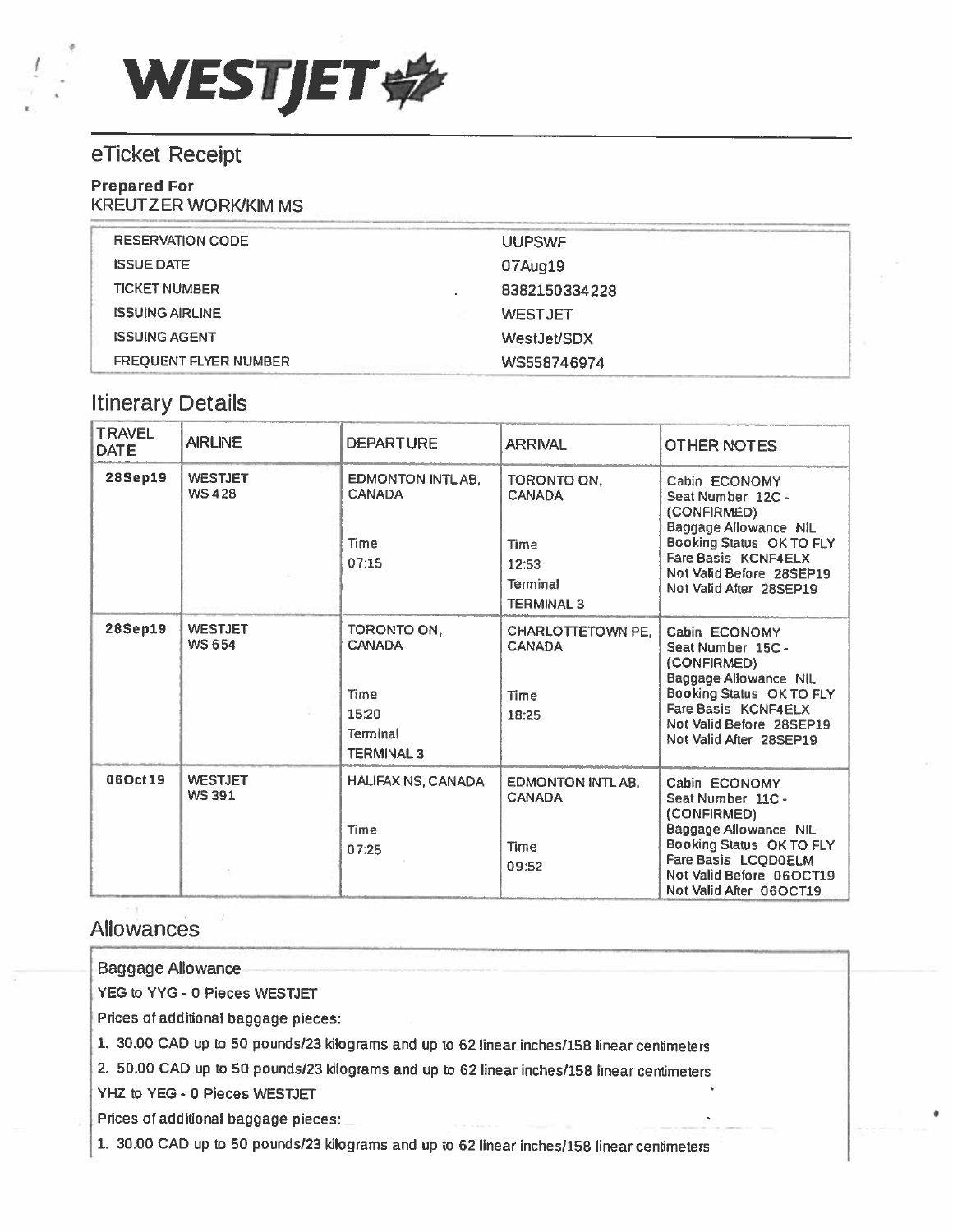

|                                                                      |                                                                                       |   |                                               |                                                                                                                             | 09-24-19                 |
|----------------------------------------------------------------------|---------------------------------------------------------------------------------------|---|-----------------------------------------------|-----------------------------------------------------------------------------------------------------------------------------|--------------------------|
| 9925 1u9 St Nw Suite 410<br><b>Edmonton T5K 2J8</b><br><b>Canada</b> | Folio No.<br>A/R Number<br>Group Code<br>Company<br>Membership No.: PC<br>Invoice No. | ÷ | : 82109<br>: Business - Declined<br>178151860 | Room No.: 523<br>Arrival<br>÷<br>Departure : 09-24-19<br>Conf. No. : 43573483<br>Rate Code:<br>Page No. $\therefore$ 1 of 1 | 09-23-19<br><b>IMSTI</b> |
|                                                                      |                                                                                       |   |                                               |                                                                                                                             |                          |

| <b>Date</b>                                                                                                                                                                                                                                               | <b>Description</b>          |                | <b>Charges</b> | <b>Credits</b> |
|-----------------------------------------------------------------------------------------------------------------------------------------------------------------------------------------------------------------------------------------------------------|-----------------------------|----------------|----------------|----------------|
| 09-23-19                                                                                                                                                                                                                                                  | *Room Charge                |                | 139.99         |                |
| 09-23-19                                                                                                                                                                                                                                                  | <b>2% CTR</b>               |                | 2.80           |                |
| 09-23-19                                                                                                                                                                                                                                                  | <b>DMF 3%</b>               |                | 4.20           |                |
| $09 - 23 - 19$                                                                                                                                                                                                                                            | Tourism Levy and hotel fees |                | 5.88           |                |
| 09-23-19                                                                                                                                                                                                                                                  | 5% GST Room Tax             |                | 7.35           |                |
| 09-24-19                                                                                                                                                                                                                                                  | MasterCard -Manual          |                |                | 160.22         |
|                                                                                                                                                                                                                                                           |                             |                |                |                |
| Thank you for staying with us! Qualifying points for this stay will automatically be credited to<br>your account. Please tell us about your stay by writing a review here -<br>www.ihgrewardsclub.com/review. We look forward to welcoming you back soon. |                             | <b>Total</b>   | 160.22         | 160.22         |
|                                                                                                                                                                                                                                                           |                             | <b>Balance</b> | 0.00           |                |

## Guest Signature:

I have received the goods and / or services in the amount shown here on. I agree that my liability for this bill is not walved and agree to be held personally liable in the event that the indicated person, company, or asso

 $\begin{array}{rcl}\n\text{1.23}\n & & & \text{1.24}\n\end{array}$ 

Holiday Inn Express & Suites Calgary University 2373 Banff Trail North West Calgary, Alberta Canada T2M 4L2 Telephone: (587) 390-6100 Fax: (587) 390-6111 GST R89o139793 RT0001

 $182.87$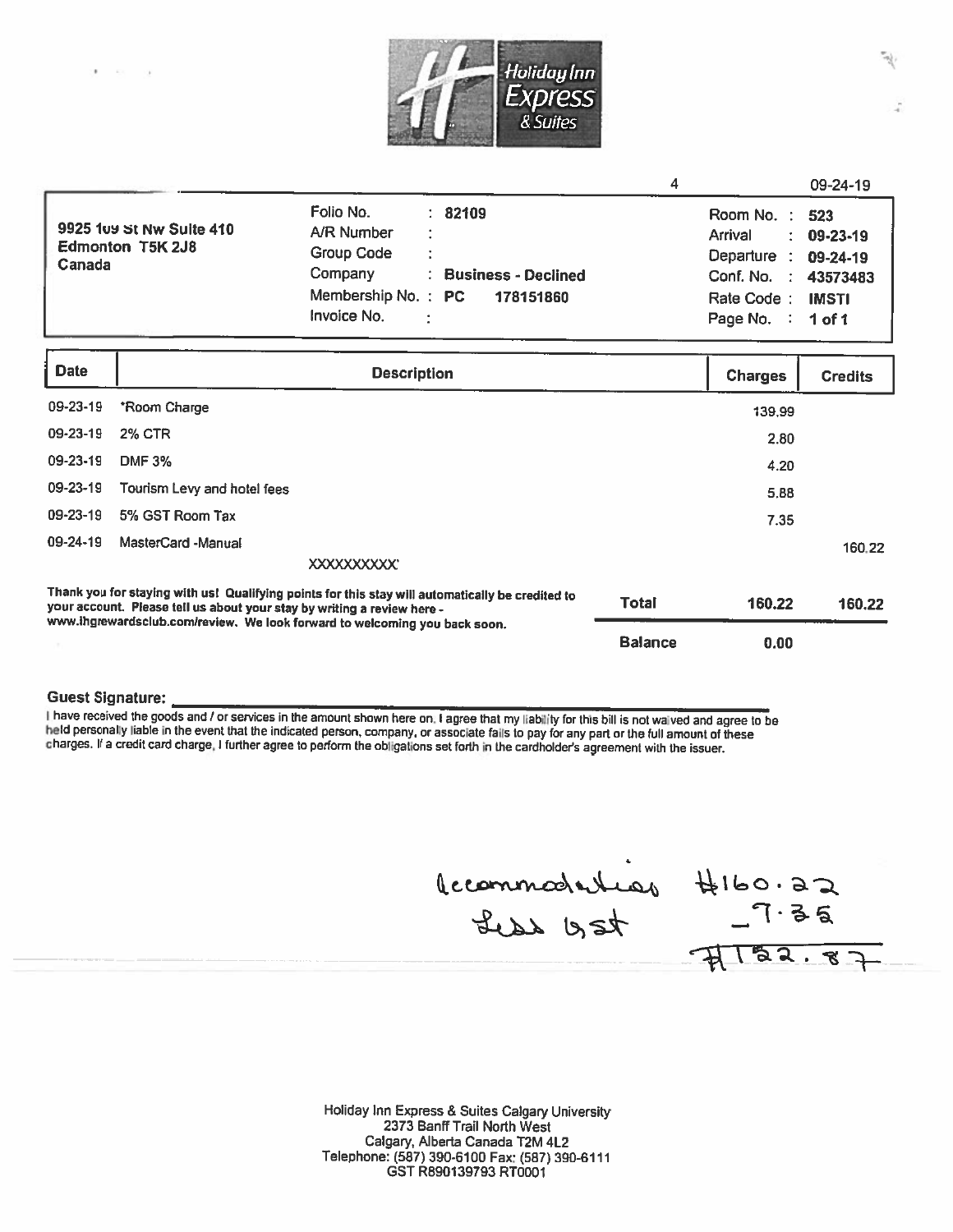$\overline{\theta}$  ( HOLIDAY INN EXPRESS CALGARY UN 2373 BANFF TRAIL NW CALGARY **AB CARD** \*\*\*\*\*\*\*\*\*\*\* CARD TYPE MASTERCARD **DATE** 2019/09/24 TIME 3533 06:58:09 RECEIPT NUMBER  $C84158445 - 001 - 181 - 005 - 0$ ---------------PRE-AUTH COMPLETION **TOTAL** \$160.22 MasterCard A0000000041010 **APPROVED** AUTH# 023486  $01 - 027$ THANK YOU CARDHOLDER COPY

 $\mathcal{I}$ 

IMPORTANT - RETAIN THIS COPY FOR YOUR RECORDS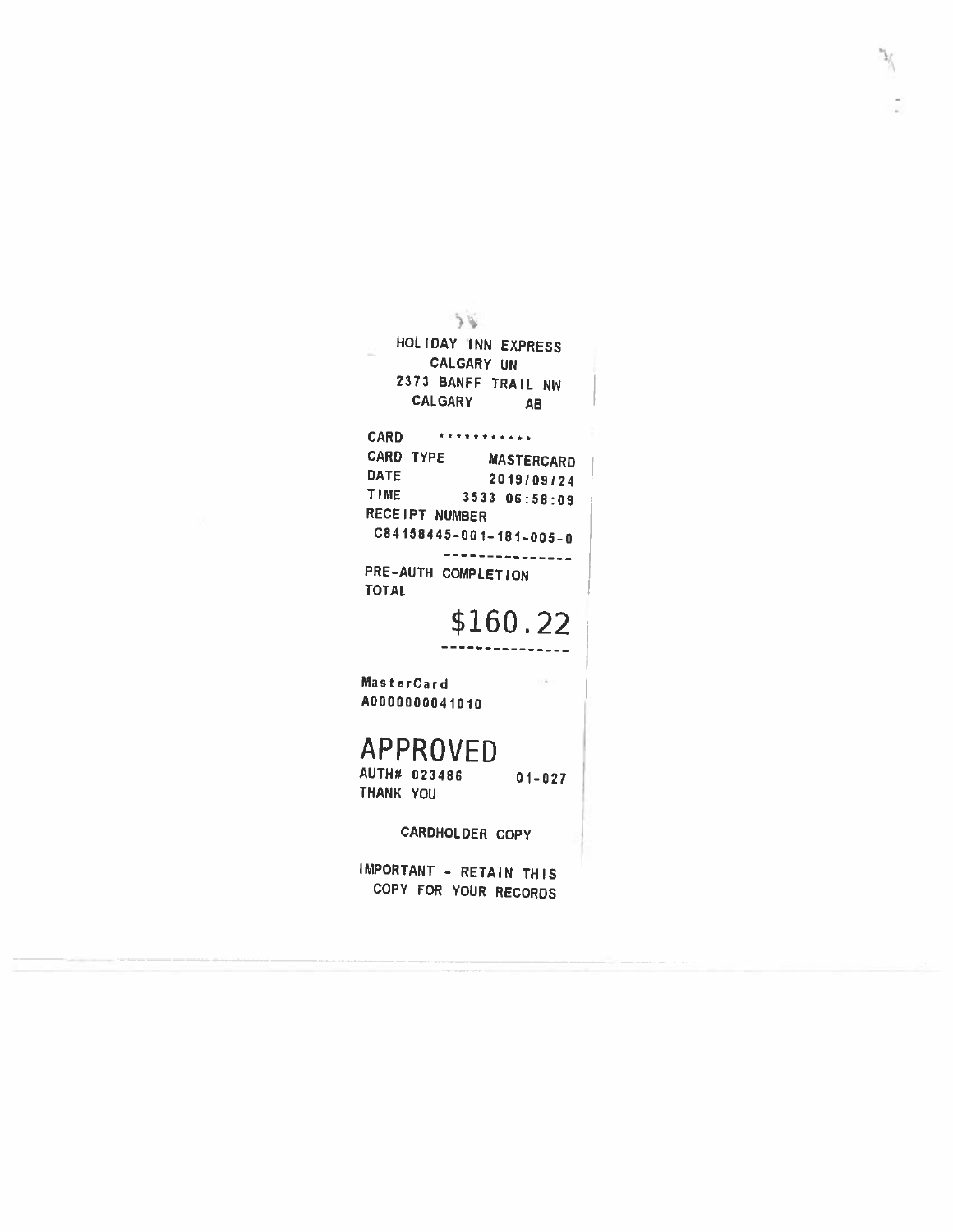



 $43.40$ 

 $O$   $O \cdot \Gamma$ 

るる

 $67$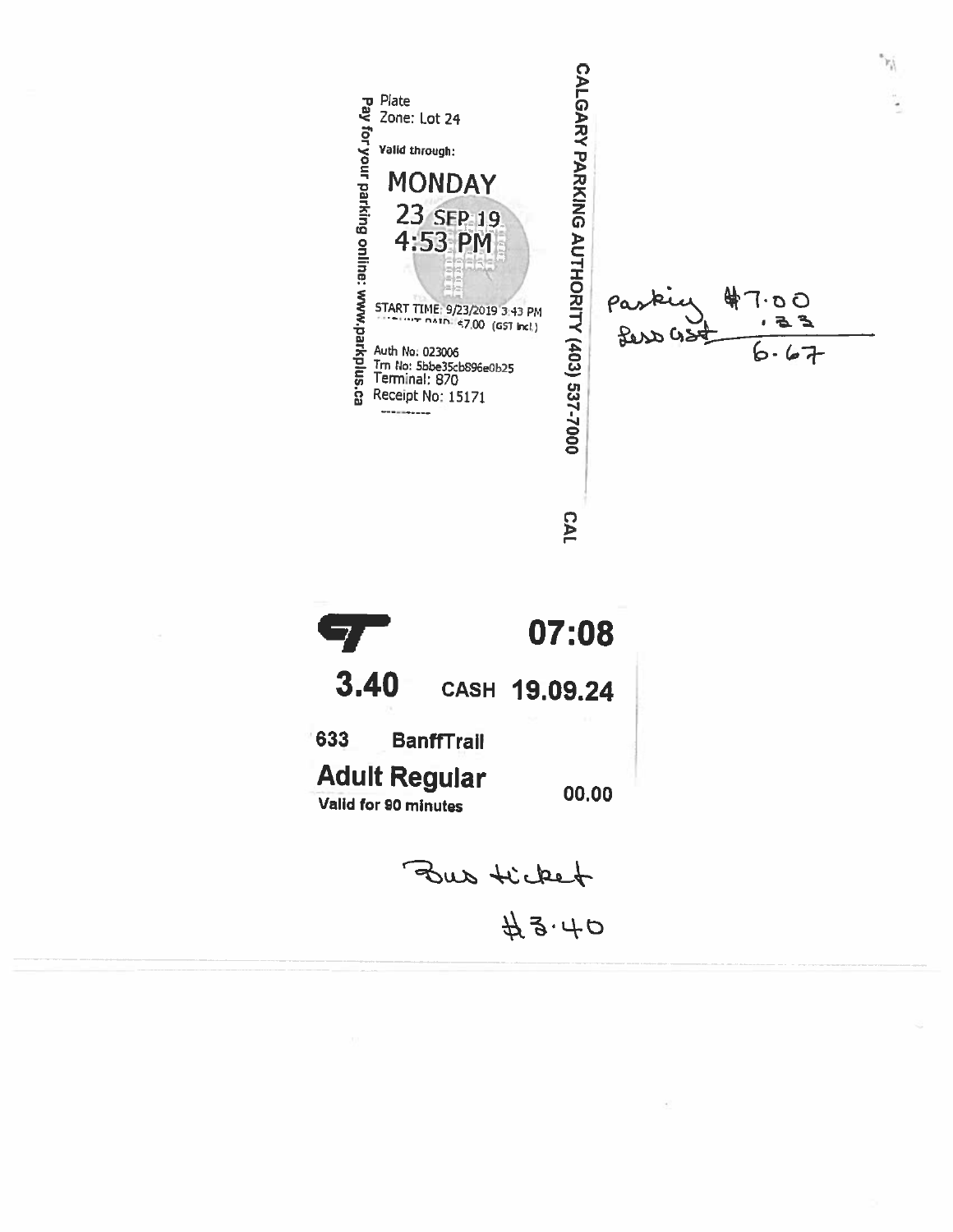#### Office of the Information and Privacy Commissioner of Alberta Kim Kreutzer Work, Assistant Commissioner, Strategic Initiatives & Knowledge Management Expenses Processed December 1, 2019 -January 31, 2020

## Travel Expenses

| <b>Date Expenses</b><br>Incurred | <b>Destination</b> | <b>Description/Rationale</b>            | <b>Transportation</b> | Accommodation | Per Diems<br>(no receipts) | Meals<br>(with<br>receipts) | Other <sup>3</sup> | <b>Total</b> |
|----------------------------------|--------------------|-----------------------------------------|-----------------------|---------------|----------------------------|-----------------------------|--------------------|--------------|
| <b>Nov 27</b>                    | Edmonton, AB       | Taxi-meeting with Alberta Justice       |                       |               |                            |                             | 8.77 S             | 8.77         |
| Nov <sub>27</sub>                | Edmonton, AB       | Taxi-meeting with Alberta Justice       |                       |               |                            |                             | 8.00 S             | 8.00         |
| Dec 13                           | Edmonton, AB       | <b>LRT-meeting with Alberta Justice</b> |                       |               |                            |                             | 7.00 S             | 7.00         |
| Dec 13                           | Edmonton, AB       | Taxi-meeting with Alberta Justice       |                       |               |                            |                             | 11.24              | 11.24        |
| <b>Total</b>                     |                    |                                         |                       |               |                            |                             | 35.01              | 35.01        |

'Transportation includes: airfare, mileage, rental vehicle, Red Arrow

2 Where receipts are not provided, Government of Alberta approved per diem meal rates and daily incidental rates are claimed.

3"Other' includes taxis, parking, long distance, and other sundry travel costs supported by receipts.

## Hospitality/Working Session Expenses

| Date Expenses<br><b>Incurred</b> | --------<br><b>Description/Rationale</b> | <b>Hospitality</b> | <b>Working</b><br><b>Session</b> | <b>Total</b> |
|----------------------------------|------------------------------------------|--------------------|----------------------------------|--------------|
| Total                            |                                          |                    |                                  |              |
| <b>Total Expenses</b>            |                                          |                    |                                  | 35.01        |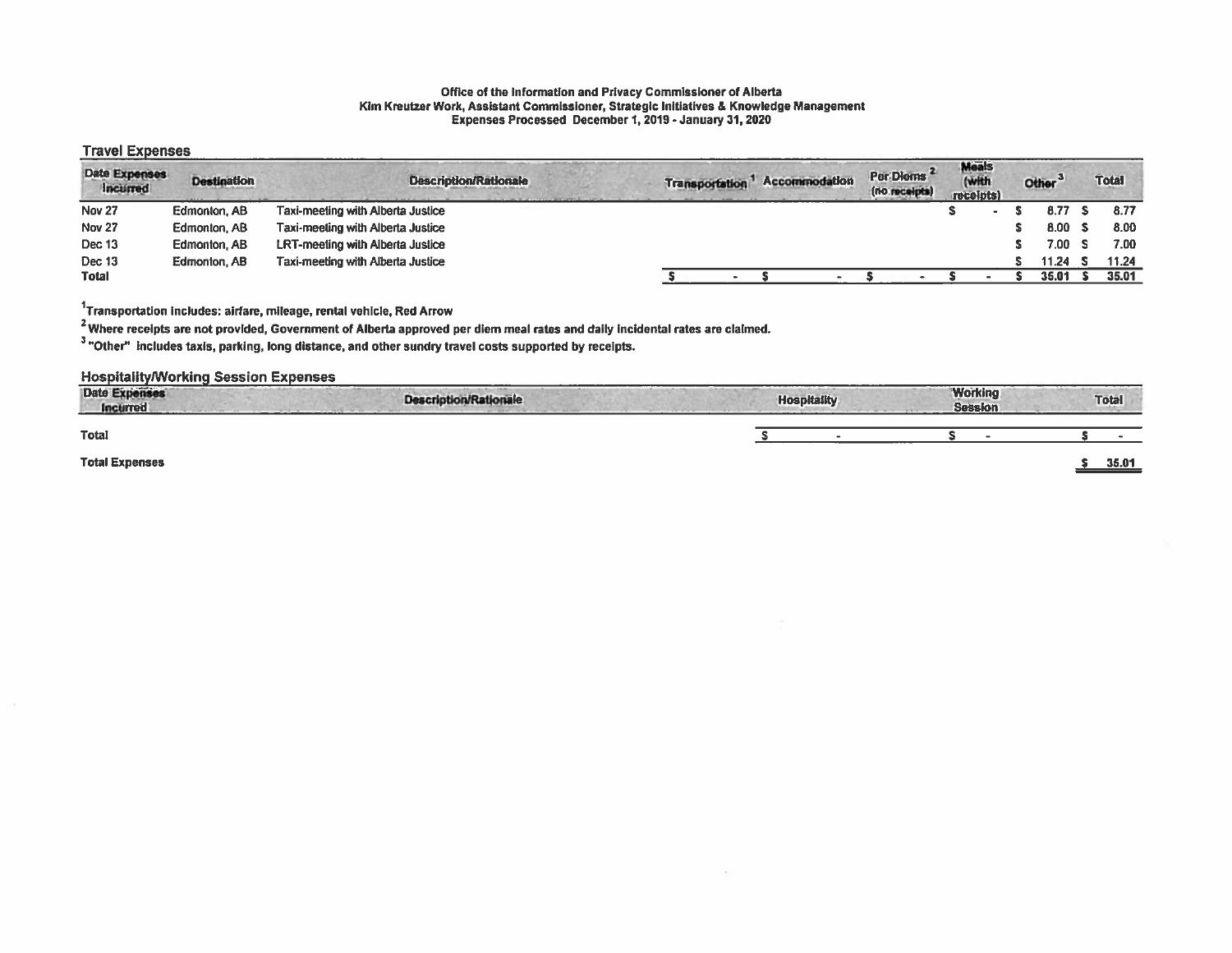

 $\mathbf{K} = \frac{1}{2} \mathbf{e}^{-\frac{1}{2} \mathbf{e}^{-\frac{1}{2} \mathbf{e}^{-\frac{1}{2} \mathbf{e}^{-\frac{1}{2} \mathbf{e}^{-\frac{1}{2} \mathbf{e}^{-\frac{1}{2} \mathbf{e}^{-\frac{1}{2} \mathbf{e}^{-\frac{1}{2} \mathbf{e}^{-\frac{1}{2} \mathbf{e}^{-\frac{1}{2} \mathbf{e}^{-\frac{1}{2} \mathbf{e}^{-\frac{1}{2} \mathbf{e}^{-\frac{1}{2} \mathbf{e}^{-\frac{1}{2} \mathbf{e}^{-\frac{$ 

 $H9.20$ Lekey reste

NOV 27/19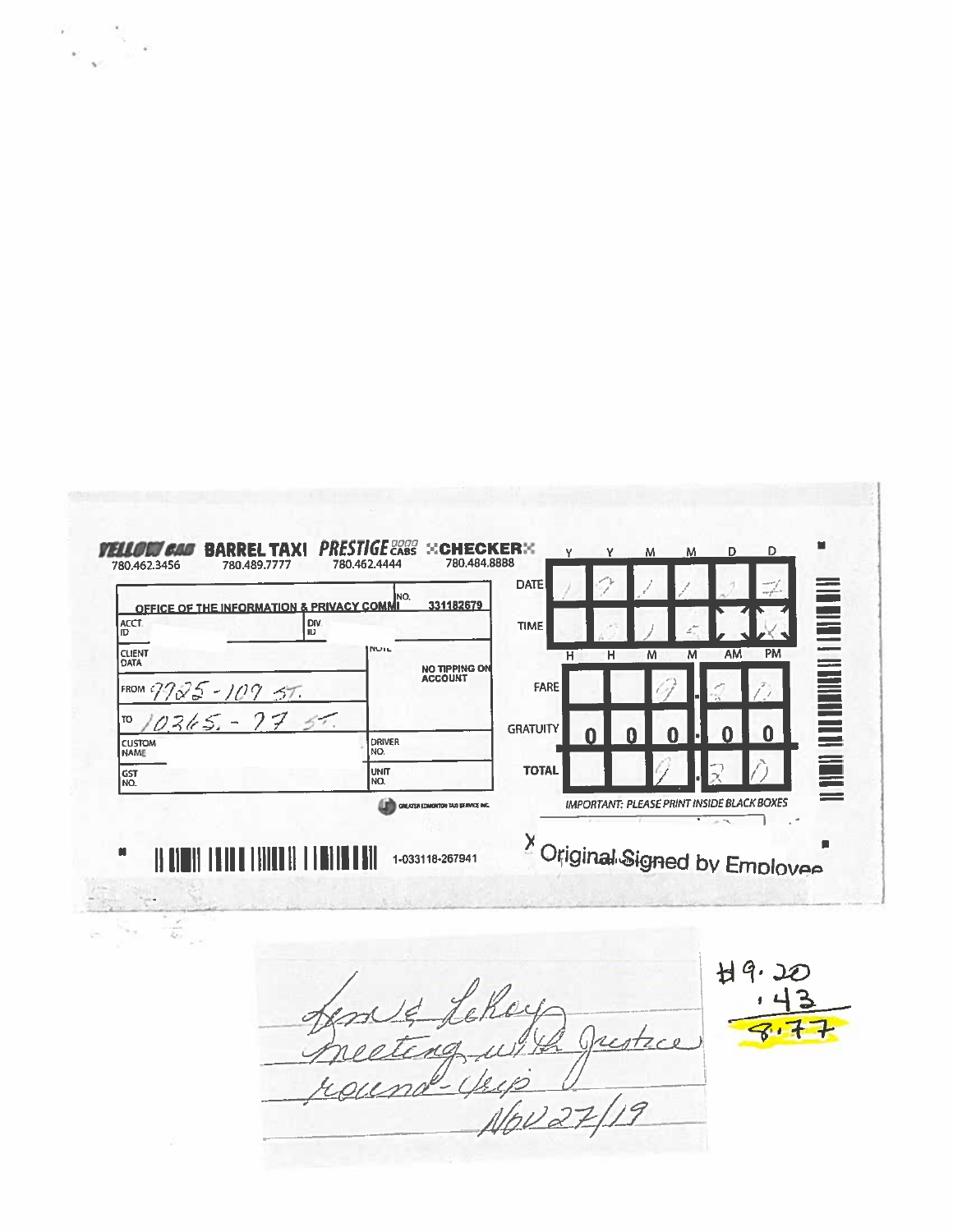| <b>OFFICE OF THE INFORMATION &amp; PRIVACY COMMI</b><br>ACCT.<br>iD | NO.<br>331182680<br>' Div<br>ID          | <b>TIME</b>          |                                                   | <b>ENER</b>             |  |
|---------------------------------------------------------------------|------------------------------------------|----------------------|---------------------------------------------------|-------------------------|--|
| <b>CLIENT</b><br><b>DATA</b>                                        | <b>INOTE</b>                             | н                    | н<br>M<br>M<br><b>AM</b>                          | --<br><b>PM</b>         |  |
| <b>FROM</b><br>סד                                                   | NO TIPPING ON<br>ACCOUNT<br>$ +$         | FARE                 |                                                   | <b>NORTH AND AGENCY</b> |  |
| 2.75<br>$-109$<br><b>CUSTOP</b><br><b>NAME</b>                      | <b>ORIVER</b><br>NO.                     | <b>GRATUITY</b><br>0 |                                                   | n                       |  |
| <b>GST</b><br>NO.                                                   | <b>lunit</b><br>NO.                      | <b>TOTAL</b>         |                                                   |                         |  |
|                                                                     | LΙ<br>CREATER EDMONTON TAXI SERVICE ANC. |                      | <b>IMPORTANT: PLEASE PRINT INSIDE BLACK BOXES</b> |                         |  |

 $\begin{array}{cc} \mathbf{y} & \mathbf{y} & \mathbf{y} \\ \mathbf{y} & \mathbf{y} & \mathbf{y} \\ \mathbf{y} & \mathbf{y} & \mathbf{y} \end{array}$ 

ä.

 $$8.40$ <br>.40 des0 GST<br>8.00.

 $\bar{\alpha}$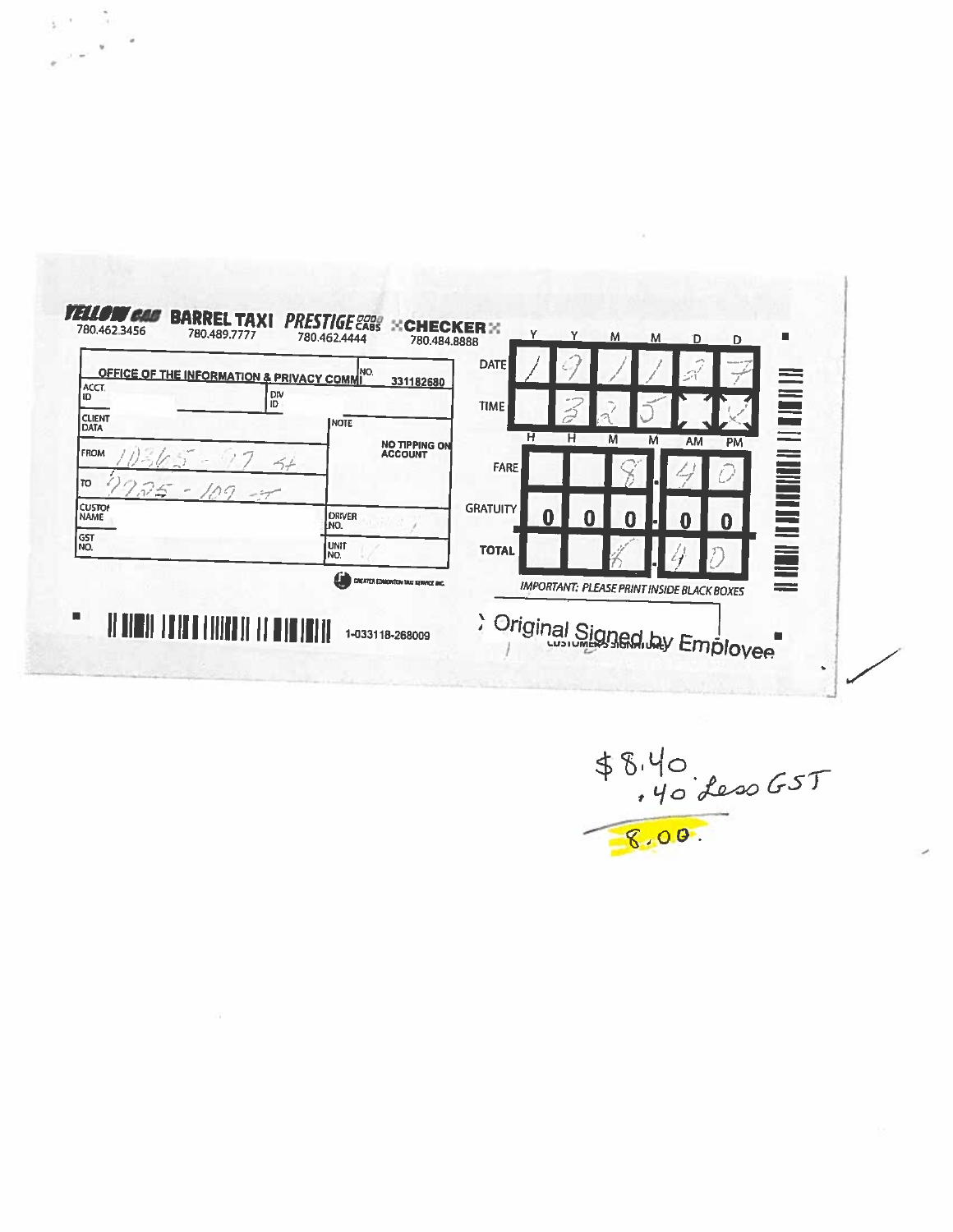

 $H3.50$ 

ó.

ł

 $#3.50$ 

 $700$ 

Decistro<br>Weeting ici, ik<br>Gustice - Lehoy & Lon

 $\alpha = \frac{1}{2}$  , and  $\alpha = 1$